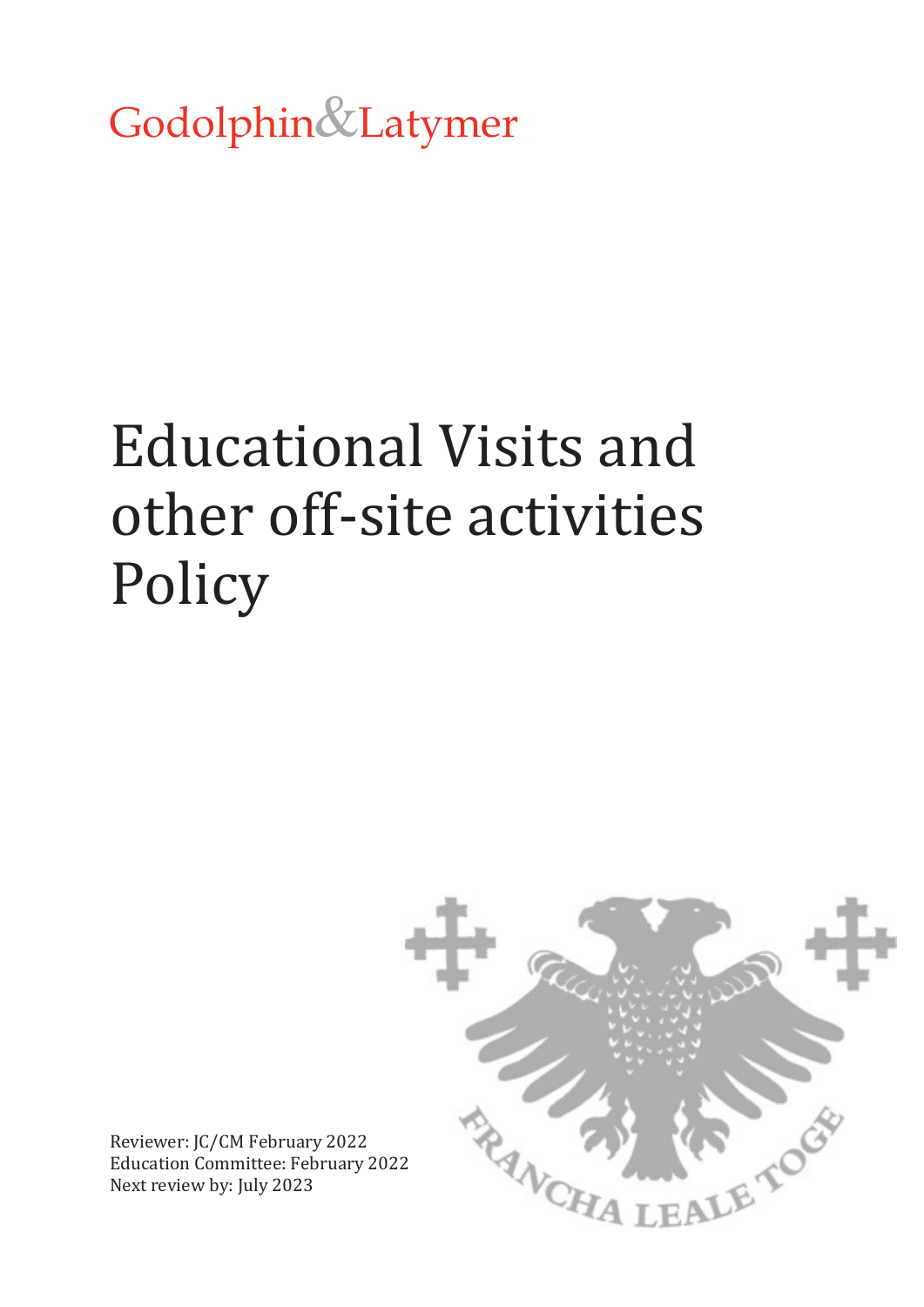## **Contents**

|                         |                                                                  | Page                    |
|-------------------------|------------------------------------------------------------------|-------------------------|
| $\mathbf{1}$            | <b>Introduction</b>                                              | 3                       |
| $\overline{2}$          | <b>Roles and Responsibilities</b>                                | $\overline{\mathbf{4}}$ |
| 3                       | <b>Procedures for Group Leaders</b>                              | 5                       |
| $\overline{\mathbf{4}}$ | <b>Finance</b>                                                   | 7                       |
| 5                       | <b>Insurance</b>                                                 | 7                       |
| 6                       | <b>Correspondence with Parents</b>                               | 8                       |
| 7                       | <b>Consent</b>                                                   | 8                       |
| 8                       | <b>Supervision and Ratios</b>                                    | 9                       |
| 9                       | <b>Other Accompanying Adults</b>                                 | 10                      |
| 10                      | <b>Medical And Pastoral Requirements</b>                         | 10                      |
| 11                      | <b>First Aid</b>                                                 | 11                      |
| 12                      | <b>Risk Assessment</b>                                           | 11                      |
| 13                      | <b>Transport</b>                                                 | 12                      |
| 14                      | <b>Emergency Contacts</b>                                        | 12                      |
| 15                      | <b>Adventure Holidays/Outward Bound Days</b>                     | 13                      |
| 16                      | <b>Additional Considerations for Residential/Overseas Visits</b> | 14                      |
| 17                      | <b>Homestays and Exchange Visits</b>                             | 15                      |
| 18                      | <b>Emergency Procedures</b>                                      | 15                      |
| 19                      | <b>Post Visit</b>                                                | 16                      |
|                         |                                                                  |                         |
|                         | <b>Appendix 1: Sports Fixtures</b>                               | 17                      |
|                         | <b>Appendix 2: Work Experience</b>                               | 18                      |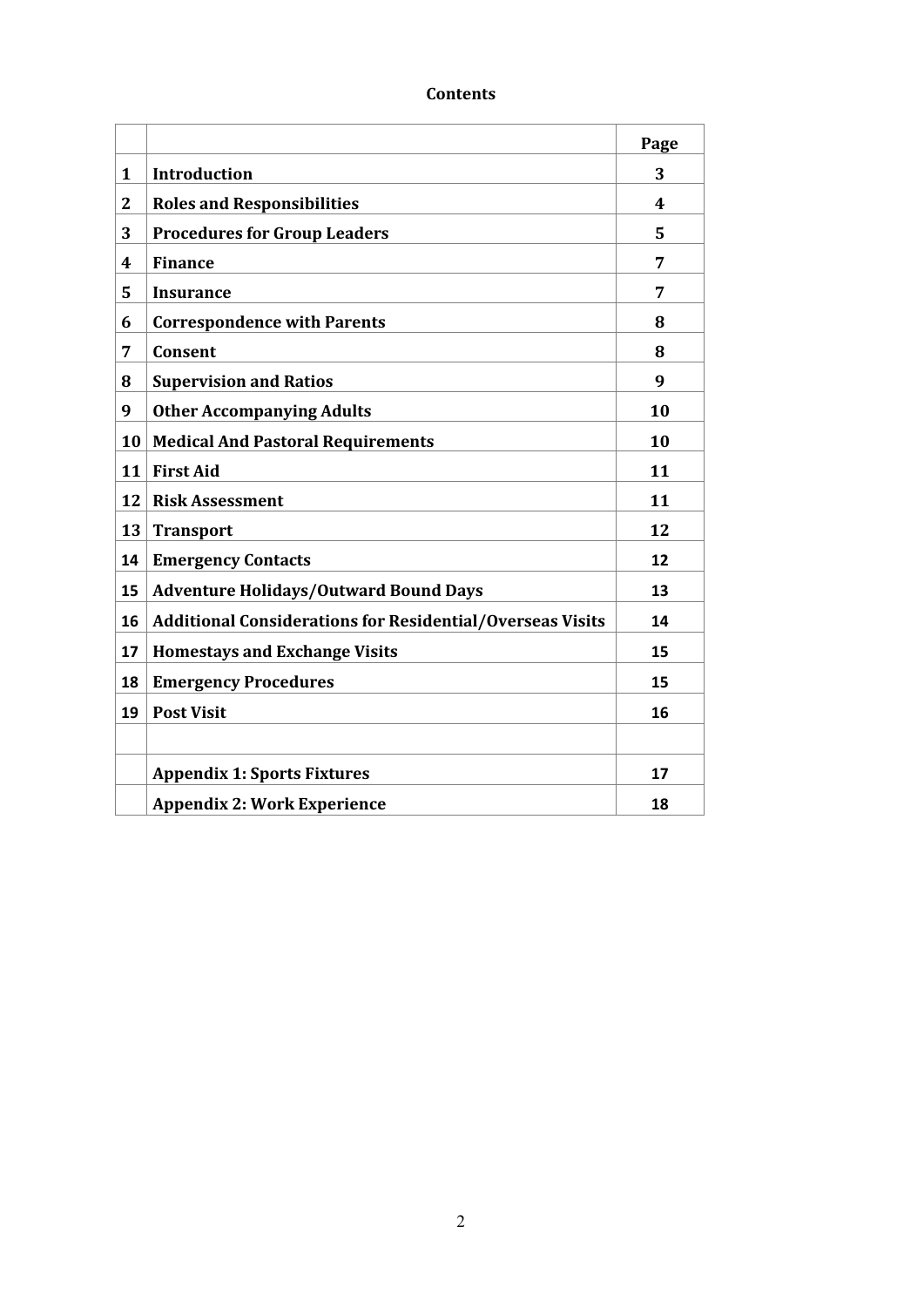## **1. Introduction**

- 1.1 In keeping with the School's aims to foster intellectual curiosity and provide a stimulating and enjoyable learning experience, an active and wide ranging programme of educational visits is crucial to what we do.
- 1.2 All teaching departments organise educational visits and these are offered to all girls throughout the School. Girls from every year group will participate in a number of educational visits per academic year as either a compulsory part of the teaching and learning programme or as an optional extra. These may include: whole year group visits organised by departments; bonding days organised by pastoral staff; conferences and revision courses; outings to the theatre, concerts, museums and sporting events; sports tours (domestic and overseas); language or cultural visits and exchanges; Duke of Edinburgh and World Challenge expeditions; and required curriculum field trips. Currently the school runs approximately 150 educational visits over the course of an academic year, not including sporting fixtures to other schools (see Appendix 1 to this policy) or pupils undertaking work experience (see Appendix 2 to this policy), which occur in addition.
- 1.3 Educational visits should enhance pupils' understanding of their curricular activities and/or provide opportunities to develop and enhance pupils' skills, including social skills.
- 1.4 Within departments the organisation and leading of visits will be shared and newer teachers are encouraged to take as active a role as they feel comfortable with. Guidance and support is always available from department heads, the EVC and members of the Senior Leadership Team. Educational visits are therefore seen as performing an important role in a staff member's ongoing professional development as well as furthering the learning opportunities available to the girls.
- 1.5 The School also recognises that off-site visits may present additional challenges to the health and safety of pupils and staff. All educational visits must therefore be subject to careful consideration of the associated benefit, risk and cost and must be planned and carried out in accordance with this policy.
- 1.6 The School will make every effort to ensure that educational visits are accessible to all, irrespective of disability or special educational or medical needs. If there is any doubt over the inclusion of a pupil for any of these reasons, the School will consult with the pupil and her parents. If, despite making reasonable adjustments, there remains an unacceptable risk to the health and safety of the pupil concerned, or anyone else on the visit, it may be necessary to exclude the girl from the visit on those grounds. Financial assistance with the cost of school visits may be available for those who would not otherwise be able to attend. Parents are invited to contact the Bursar in confidence to discuss their individual circumstances
- 1.7 This policy has been written with regard to current HSE guidance '*School trips and outdoor learning activities'* and takes into account DfE guidance: '*Health and Safety: Advice on legal duties and powers for local authorities, school leaders, school staff and governing bodies'*; and also *Health and Safety on Educational Visits* (November 2018). The Outdoor Education Advisers' Panel National Guidance website [\(http://oeapng.info/\)](http://oeapng.info/) is a comprehensive resource for staff planning visits and others involved with the programme of educational visits at the School.
- 1.8 This policy is reviewed on an annual basis and will be updated as necessary to take into account experience gained from visits that have taken place and changes to guidance on good practice.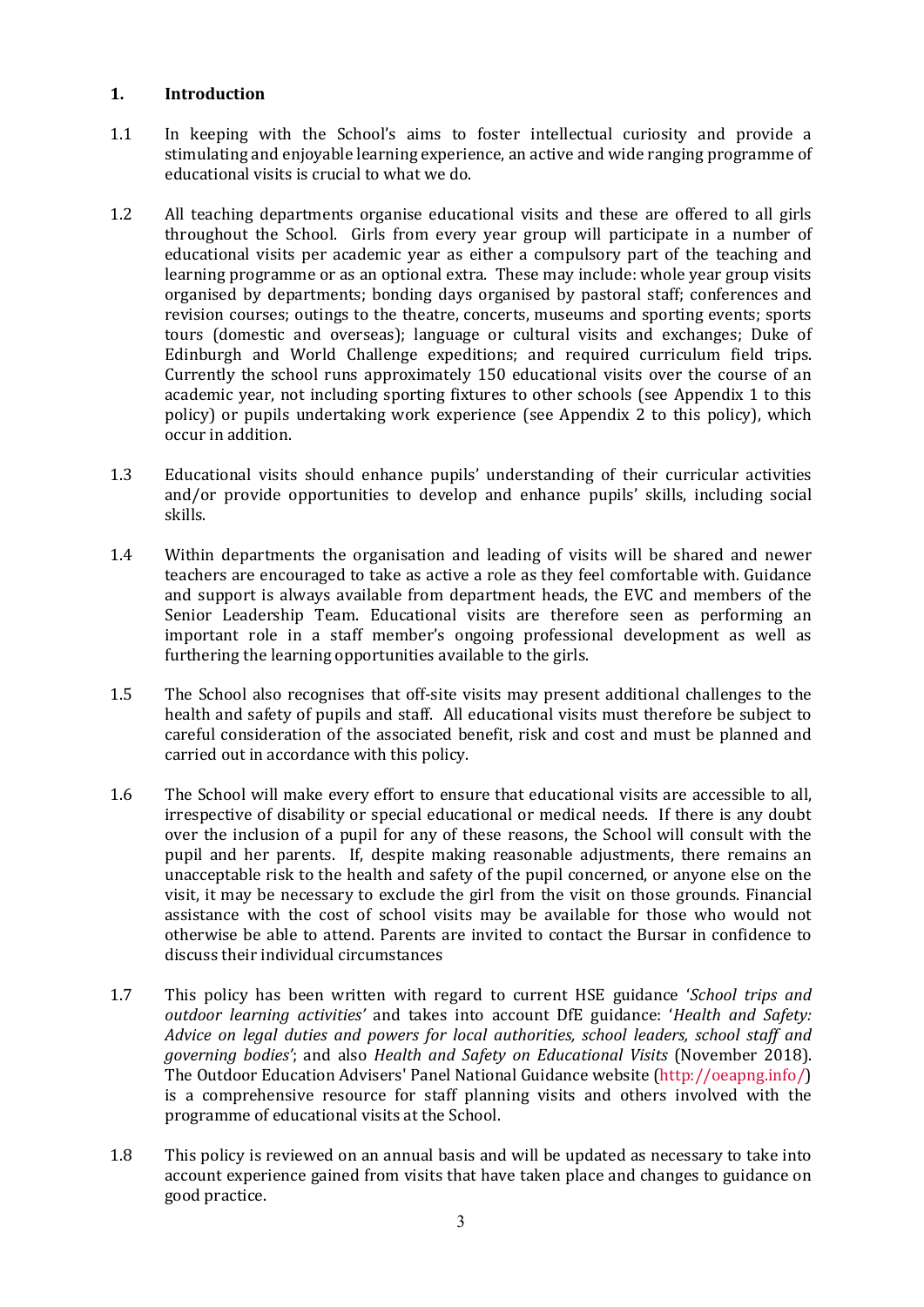### **2. Roles and Responsibilities**

- 2.1 The School's Governing Body has overall responsibility for health and safety within the School, which includes the health and safety of staff and pupils participating in educational visits. The Governors have delegated operational responsibility for educational visits to the Head.
- 2.2 The Head has further delegated operational responsibility for educational visits to the Senior Teacher responsible for educational visits (the 'Senior Teacher'). The School has also appointed an Educational Visits Coordinator (the 'EVC') to assist the Senior Teacher and members of staff accompanying visits with the practical aspects of planning and approving visits.
- 2.3 The Senior Teacher is responsible for ensuring that:
	- 2.3.1 each proposed visit has a clear, stated objective and benefit to the pupils participating and any unusual risk factors are considered at the outset;
	- 2.3.2 the date of the proposed visit accords with the School's policy on the timing of visits;
	- 2.3.3 there is a single member of staff responsible for planning and leading each visit (the 'Group Leader'), who is considered by the Senior Teacher and by the relevant Head of Department to be competent to act as Group Leader;
	- 2.3.4 for each visit, the Group Leader has provided the documentation required under this policy and that this has been reviewed and signed by the EVC. The Senior Teacher should counter-sign the documentation to indicate final approval of the visit; and
	- 2.3.5 any non-compliance with this policy is addressed promptly.
- 2.4 The EVC is responsible for:
	- 2.4.1 advising Group Leaders on the School's policy and procedures for educational visits;
	- 2.4.2 checking that the School's insurance is adequate for the activities notified by the Group Leader;
	- 2.4.3 ensuring that all adults accompanying the visit, as notified by the Group Leader, have been properly vetted;
	- 2.4.4 preparing, on request from the Group Leader, a custom group list on iSAMS of girls participating in the visit to enable smooth communication between the School and parents regarding the visit;
	- 2.4.5 providing the Group Leader with a list of medical information and contact details for all girls participating in a visit;
	- 2.4.6 ensuring that risk assessments have been carried out by the Group Leader where necessary;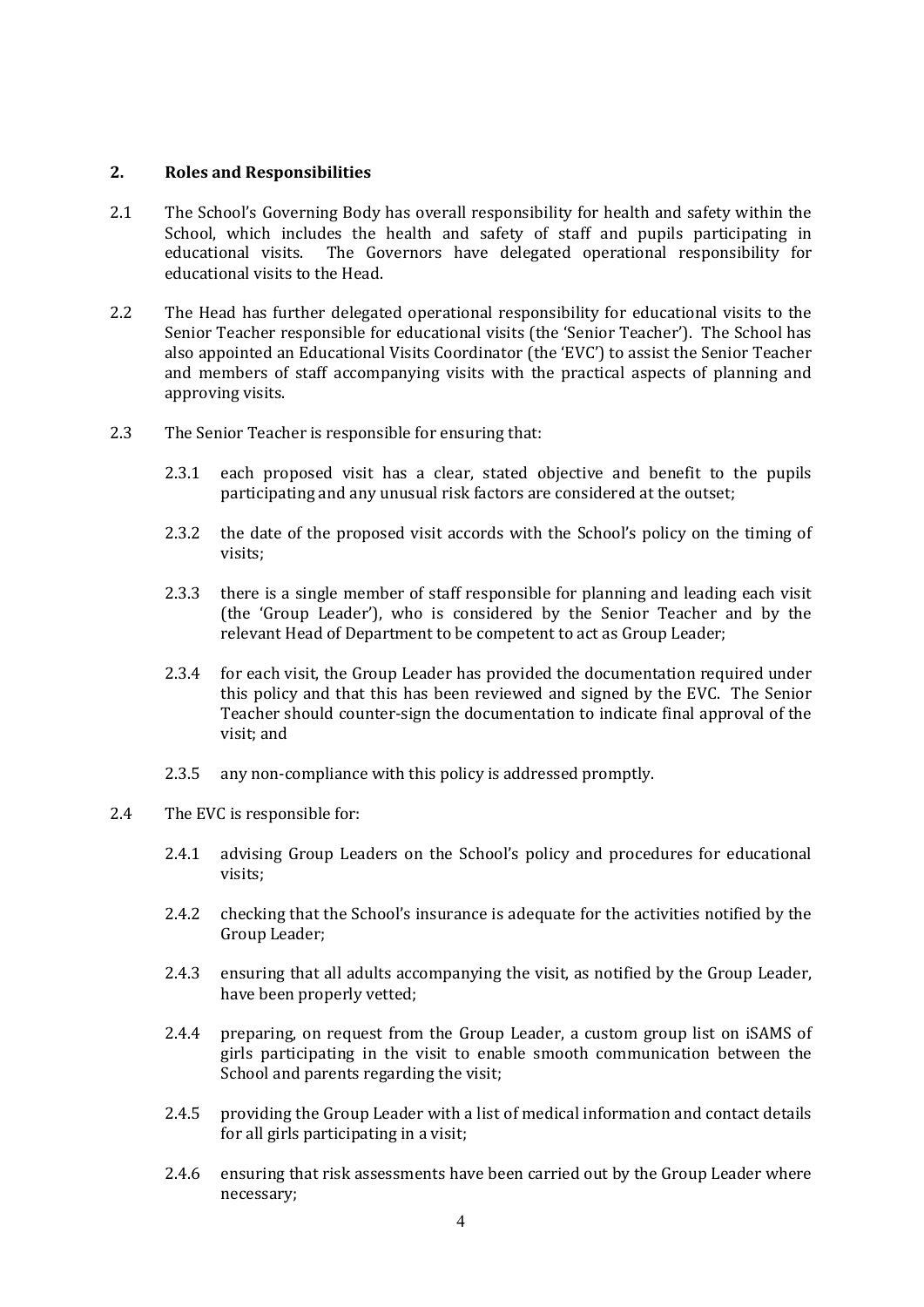- 2.4.7 checking documentation provided by Group Leaders in accordance with this policy and signing to indicate that the documentation meets the School's requirements;
- 2.4.8 placing details of the date, venue and names of girls and the Group Leader involved in a visit on the staff intranet, and providing the same details to Reception, in advance of the visit;
- 2.4.9 placing a copy of the visit documentation (checklist and contacts list only) in the Visits file in the School Office in advance of the visit;
- 2.4.10 meeting regularly with, and reporting to the Senior Teacher; and
- 2.4.11 providing INSET training to new staff on the organisational aspects of running educational visits at the School.
- 2.5 The Group Leader for each visit is responsible for:
	- 2.5.1 ensuring that he or she is familiar with this policy and the School's procedures regarding educational visits (see section 3 below);
	- 2.5.2 planning the visit, in accordance with the requirements of this policy and in consultation with the Senior Teacher and EVC as necessary;
	- 2.5.3 leading the visit, including management of staff, supervision of girls and on-going risk assessment to ensure the health and safety of the whole group on the visit; and
	- 2.5.4 the conduct of girls on the visit in accordance with the School's Behaviour Policy.
- 2.6 All staff accompanying a visit must:
	- 2.6.1 do their best to ensure the health and safety of everyone in the group and, in so far as they are responsible for girls, act as any reasonably prudent parent would do in the same circumstances;
	- 2.6.2 ensure that they read, understand and comply at all times with the terms of this policy;
	- 2.6.3 know who the Group Leader is for the visit and follow the instructions of the Group Leader at all times, regardless of their own seniority within the school.

#### **3. Procedures for Group Leaders**

- 3.1 Group Leaders planning an educational visit should follow the procedures set out in this policy and summarised in the Step-by–Step Guides for Day Visits and Residential Visits as applicable. These are available in the Staff Handbook and on the Staff Intranet in the folder: Calendar, Bookings and Visits/Visits Paperwork.
- 3.2 The Group Leader must obtain approval from the Senior Teacher before publicising any visit to girls or parents.
- 3.3 For all residential visits, and any day visits of a complex nature, the Finance and Visit Approval Form must be completed and emailed to the Senior Teacher, the Assistant Bursar and the EVC at least 1 week before the planned release to girls or parents of any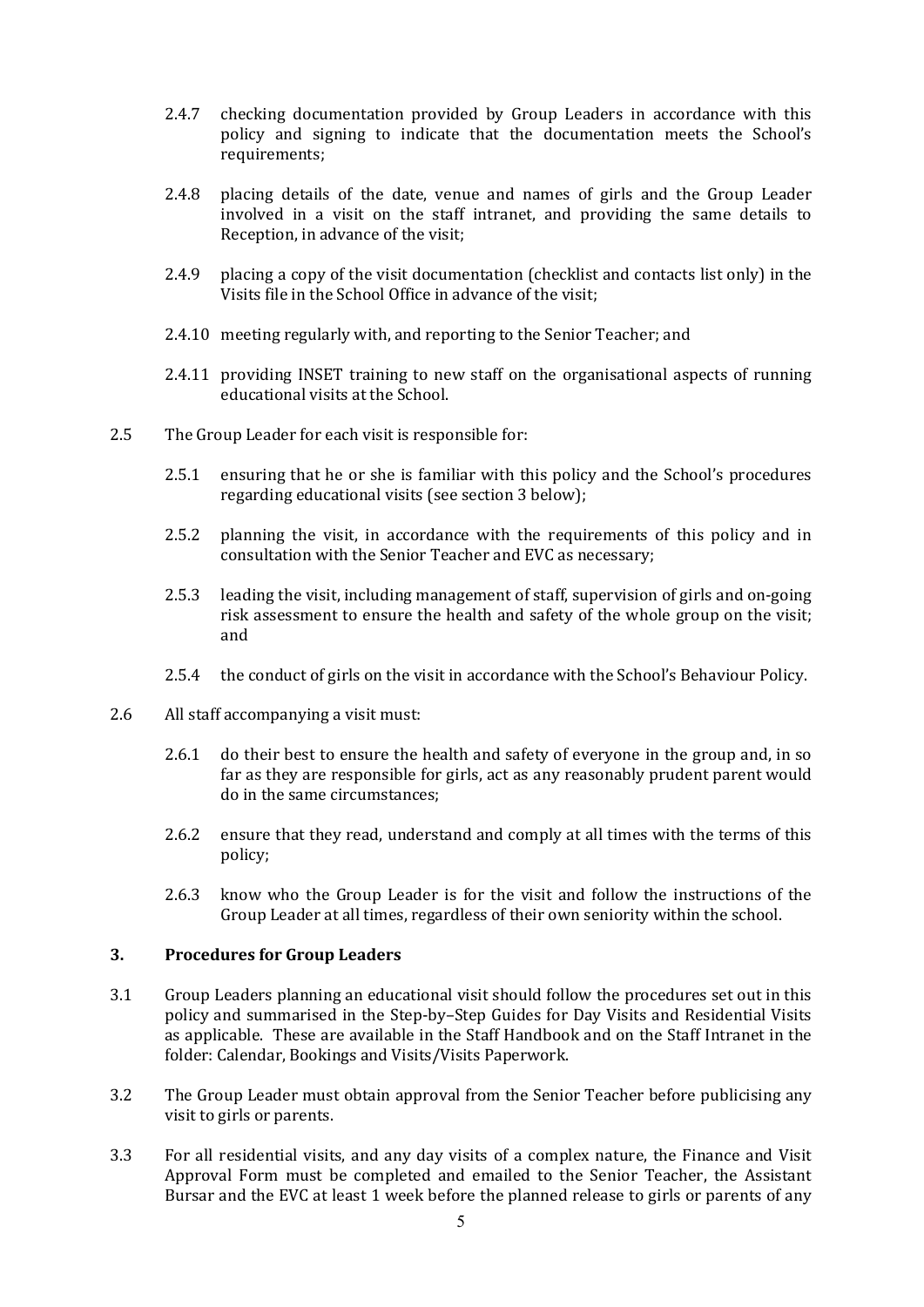letter or email publicising the visit. Approval must be received from the Senior Teacher and the Assistant Bursar before the release of any such letter or email.

- 3.4 Visit documentation should be provided to the EVC at least 7 days in advance of a day visit and 3 weeks in advance of a visit involving an overnight stay. The documentation should include information relevant to the planning of the visit and must include as a minimum:
	- Checklist
	- Medical/contacts list (signed off by the School Nurse and/or Head of Section as required)
	- Risk Assessment
	- Briefing notes (if written notes are available).
- 3.5 In summary, the Group Leader must follow the guidance in this policy and should:
	- 3.5.1 discuss the date and format of the proposed visit with the Senior Teacher, including the associated benefits and any unusual risk factors, and obtain approval for the visit in principle;
	- 3.5.2 complete a Finance and Visit Approval Form to obtain approval from the Finance Office for all residential visits and any day trips of a complex nature (as advised by the Senior Teacher);
	- 3.5.3 plan and prepare for the visit including a prior visit to the venue if practicable, checking of likely weather conditions and booking of transport if required (see section 13 below;
	- 3.5.4 ensure that adequate safety standards are met at the venue and on transport to and from the venue;
	- 3.5.5 liaise with the EVC to ensure that adequate insurance is in place, particularly if the visit involves hazardous activities;
	- 3.5.6 when using a  $3<sup>rd</sup>$  party provider or centre, check whether the provider/centre holds a Learning Outside the Classroom (LOtC) Quality Badge, is licensed for the activity concerned and that instructors are suitably qualified and DBS checked (if the provider does not hold an LOtC Quality Badge, the EVC should be consulted before the booking is confirmed);
	- 3.5.7 inform the EVC and Senior Teacher as soon as possible of the names of any adults accompanying the visit who are not members of staff so that there is sufficient time to check that the appropriate vetting checks have been carried out or to carry out the checks (see section 9 below);
	- 3.5.8 provide information to parents or carers about the visit and obtain their consent where necessary (see sections 6 and 7 below);
	- 3.5.9 collect consent forms completed by parents (where required) and ensure these are passed to the School Nurse as soon as possible;
	- 3.5.10 inform the Senior Teacher in charge of cover of any cover requirements well in advance;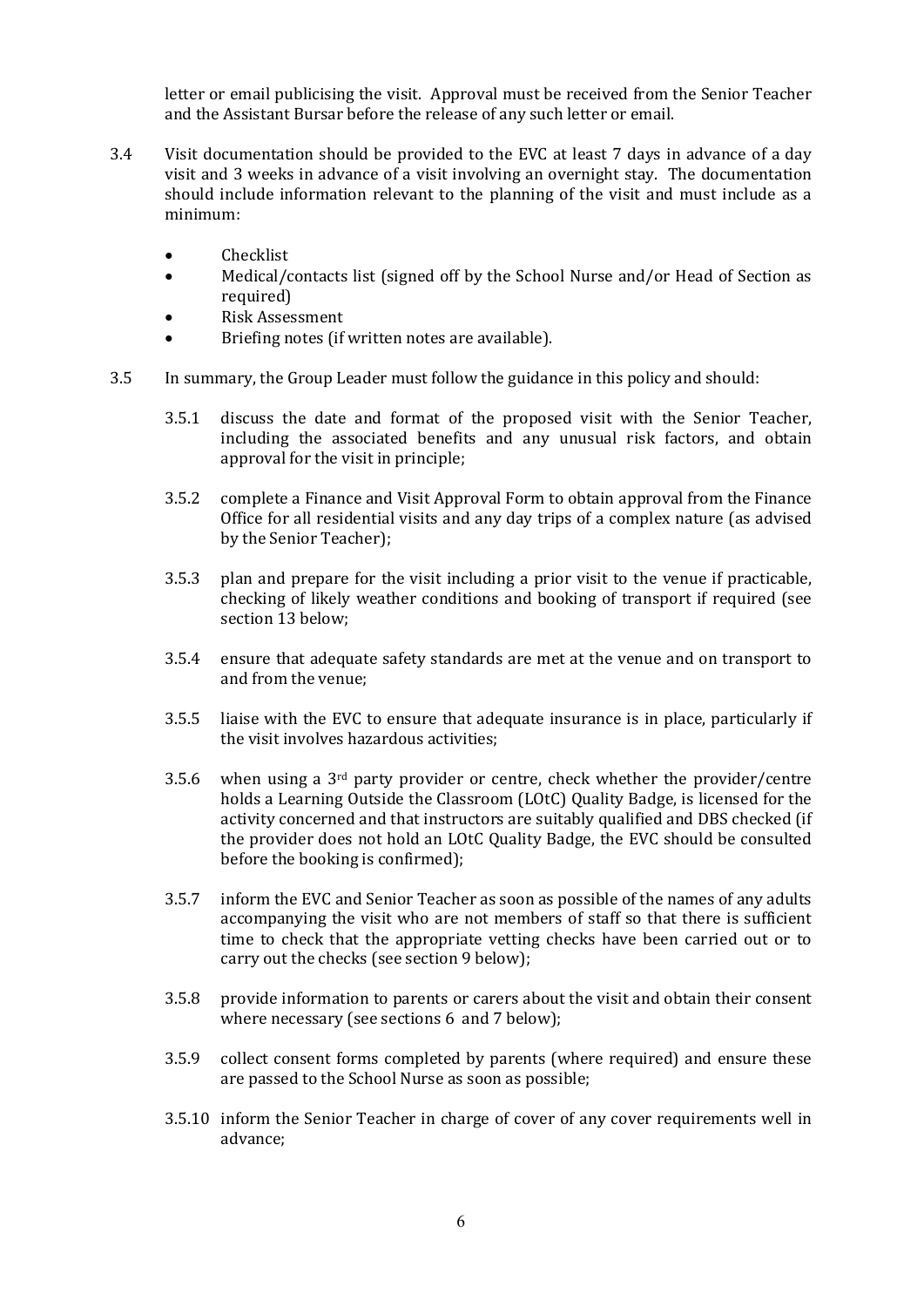- 3.5.11 provide the EVC with a list of all girls participating in the visit so that a custom group can be set up in isams and a list containing medical and contact details for each pupil can be produced;
- 3.5.12 arrange a meeting with the School Nurse and/or relevant Head of Section to discuss any pupils flagged on the medical and contacts list as requiring such consultation;
- 3.5.13 produce a comprehensive risk assessment for the visit;
- 3.5.14 brief all members of the group, and parents where appropriate, about the nature of the visit, any specific risks to be aware of, all requirements and expectations of behaviour;
- 3.5.15 provide the EVC with completed visit documentation; and
- 3.5.16 obtain and carry emergency telephone numbers and details of emergency contacts and ensure these are provided to all accompanying staff (see section 14 below).

### **4. Finances**

- 4.1 A budget for all compulsory year group outings must be agreed with the Bursar in the previous academic year in order for the costs to be accounted for. For Years 7, 8 and 9 the cost of such visits will be included in the school fees. For compulsory visits in Years 10 to Upper Sixth, the cost of the visit may be added to the termly bill or charged separately as agreed by the Bursar.
- 4.2 All optional outings should be carefully budgeted. Many visits will involve simple budgeting: for example, visits to the theatre or conferences where parents are asked to pay for the exact cost of the admission. For visits of a more complex nature, and all residential visits, the Finance and Visit Approval Form (see the Visits folder in School Resources) must be submitted and a budget must be agreed with the Assistant Bursar (Finance) before the visit is marketed to girls and parents.
- 4.3 All school visits must self-fund. Any subsequent adjustments to the approved budget must be submitted to the Assistant Bursar (Finance) for approval.

## **5. Insurance**

- 5.1 School visits are covered by the school's existing comprehensive insurance. The EVC should be informed at the preliminary planning stages of any visit involving hazardous activities so that additional cover can be arranged if necessary. Where the visit is a 'package', which includes compulsory insurance cover, this should be notified to the EVC.
- 5.2 For visits abroad, the Group Leader should check girls' passports and, where appropriate, visas. It is a requirement that all those parents eligible for GHIC/EHIC medical cover ensure they provide a valid card for their daughter for the duration of the visit. N.B. In general, regardless of nationality, all girls whose parents are ordinarily resident in the UK are eligible for medical care under the GHIC system. EU nationals may alternatively be entitled to an EHIC. Further information is available on the government website: www.gov.uk/global-health-insurance-card.
- 5.3 If a girl were taken ill abroad, she would normally be covered to receive medical care in a general hospital. The insurance may also cover private medical care abroad in some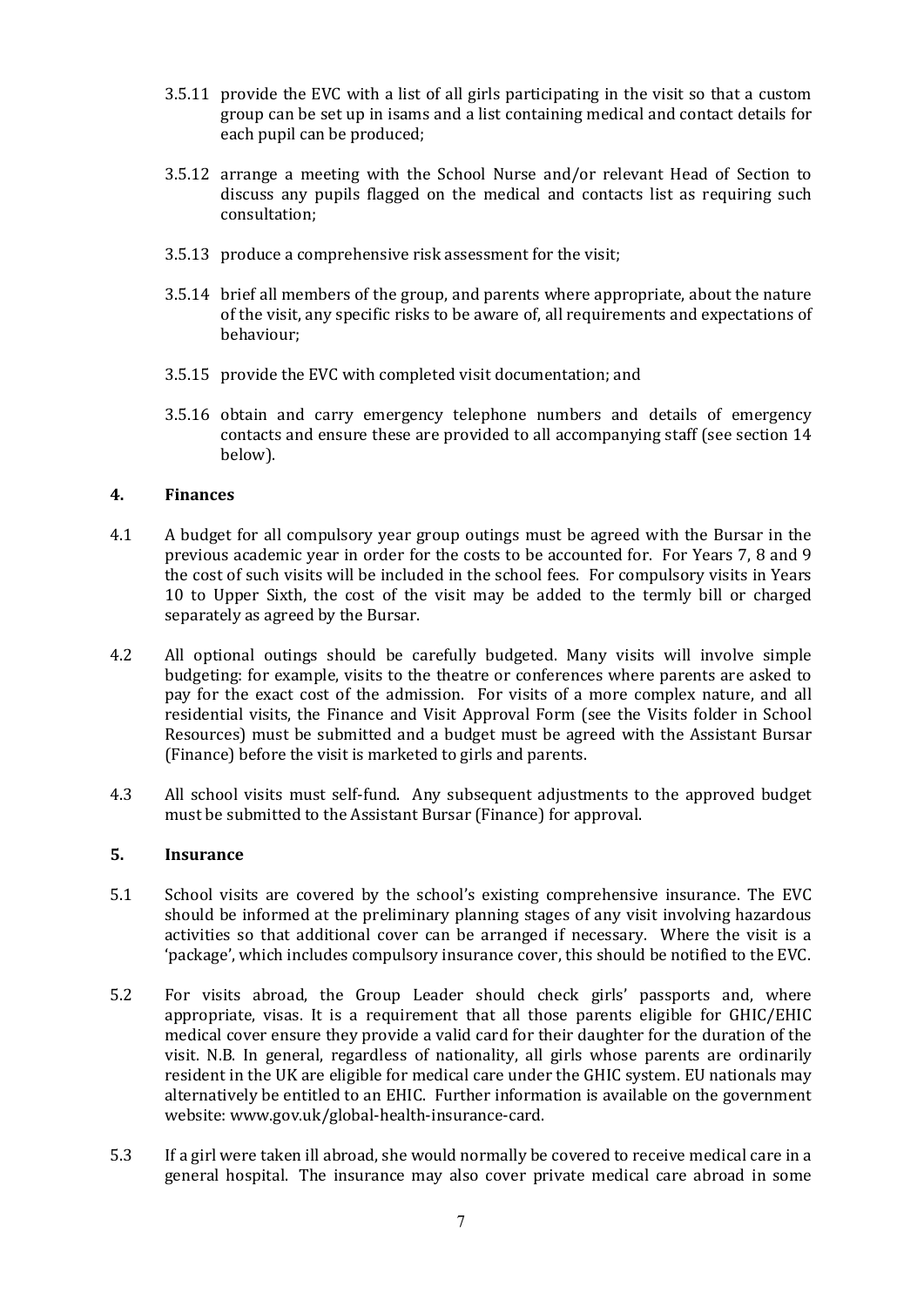circumstances and/or repatriation costs, provided the patient was well enough to travel. Private health care in the UK is not covered by the school insurance.

## **6. Correspondence with Parents**

- 6.1 Parents must be notified in advance in writing of all educational visits. For details of when consent must also be sought see section 7 below. All letters should be submitted to the School Office and authorised by the Senior Teacher prior to distribution.Letters will be send out to parents via Schoolpost email.
- 6.2 Letters to parents should include the following details, where appropriate, and Group Leaders should also refer to the Letter Writing Guide for Residential Visits on the Staff Intranet in the folder: Calendar, Bookings and Visits/Visits Paperwork.

## For any visit

- Name of Group Leader and other adults
- Year group or forms
- Date(s)/time(s)/venue(s)
- Subject / curriculum relevance and purpose of visit
- Details of any higher-risk activities
- Detail of any unsupervised time (n.b. should be kept to a minimum)
- Level of supervision, including remote supervision
- Mode(s) of transport
- Meeting and dispersal arrangements
- Clothing, food, money, equipment required, and that which is not permitted
- Cost (including supplementary costs such as spending money)
- Timeframe and instructions for payment
- Reply slip for parental permission, if applicable (this will be converted to an electronic response form in Schoolpost)

# Additional details for residential or overseas visits

(see also section 16 below)

- Electronic Consent Form (including a request for update on medical or dietary needs)
- How assessed risks will be managed, including the name of the travel company
- Insurance arrangements / cover (attach 'Residential Visits Points to Note' document which includes insurance summary)
- Information on any parental briefing
- Vaccinations required if appropriate
- Accommodation and security, including details of host families
- Request for copies of girls' EHIC cards/passports
- Cost to include 10% contingency fund for overseas visits
- 6.3 Supplementary, or amended, information should be provided to parents as necessary.

# **7. Consent**

- 7.1 In signing the School's Acceptance Form on admission, and via the School's Terms and Conditions, parents consent to the girls taking part in all educational visits. Parents will be informed in advance of upcoming school visits and should notify the School in writing if they do not wish their daughter to participate in a particular visit.
- 7.2 The school may seek additional consent for visits which: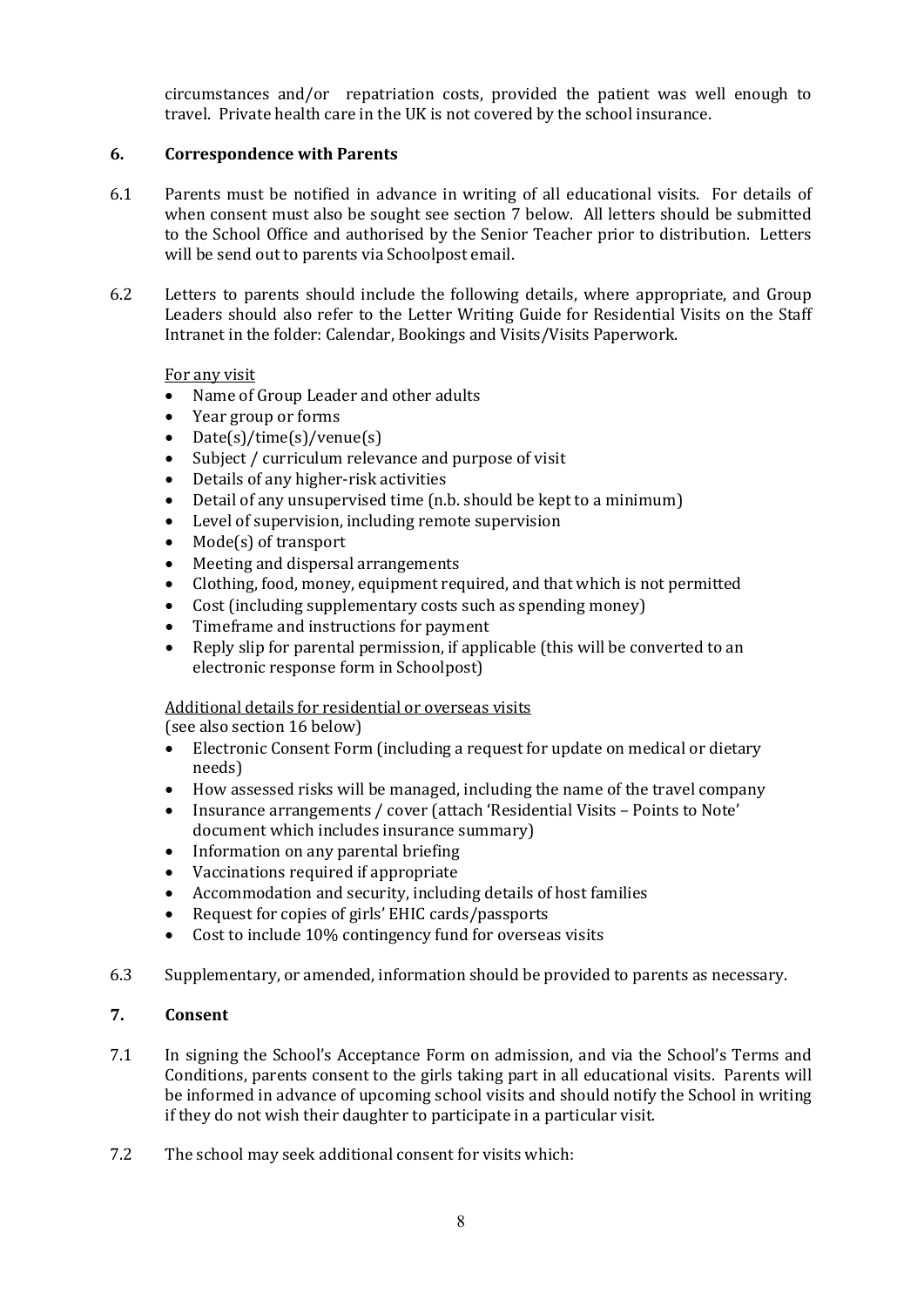are optional and for which a charge over  $£50$  is made (payment by a parent in this case will constitute consent);

- involve some element of high risk or adventure activity (including swimming or water based activities);
- take place substantially outside school hours;
- require overseas travel; or
- involve an overnight stay.
- •
- 7.3 When a day visit concludes at a venue after the end of the school day, and accompanying staff wish to allow girls to disperse independently from the visit, the letter to parents should give them the opportunity to request that their daughter be escorted back to school. Ad hoc changes to the arrangements already set out in letters to parents should not be made on the day.
- 7.4 If a girl needs to leave or join a visit in progress independently, this request must be referred to the Senior Teacher or EVC as soon as possible. It may be possible for written arrangements to be put in place so that it is clear when a girl will join or leave the group and the School's responsibility in loco parentis will begin and end. Any such arrangements must not compromise the group's activities and must only be entered into on the advice of the Senior Teacher or EVC. As a guideline, if leaving a visit early girls under 16 should generally be met by a parent.
- 7.5 Staff should refer to the Consents Guide for further information on obtaining parental consent to educational visits. This document is available on the noticeboard in the staff room and on the Staff Intranet in the folder: Calendar, Bookings and Visits/Visits Paperwork.

#### **8. Supervision and Ratios**

- 8.1 Group Leaders should select and invite an appropriate number of other members of staff to assist on the visit. The level of supervision by members of staff must realistically reflect the nature and purpose of the visit, the age and maturity of the pupils, the experience of accompanying adults and any special needs.
- 8.2 There is no 'right' level of supervision and visits should be planned with sufficient numbers of staff to allow for emergencies and the possibility that a member of staff may need to be detached from the main party. As a guide, there should be a minimum of two staff on each visit and the level of supervision should generally never be less than:
	- 1 member of staff to 15 pupils for a day visit; and
	- 1 member of staff to 10 pupils for a residential or overseas visit.
- 8.3 Any Group Leader who proposes to lead a visit on their own without any additional members of staff must discuss this at the outset with the Senior Teacher or EVC.
- 8.4 Staff should be aware that transport providers and/or venues may require more stringent ratios.
- 8.5 Depending on the circumstances of the visit, an accompanying member of staff who has their own child participating in the visit may not be counted in the ratio for that visit.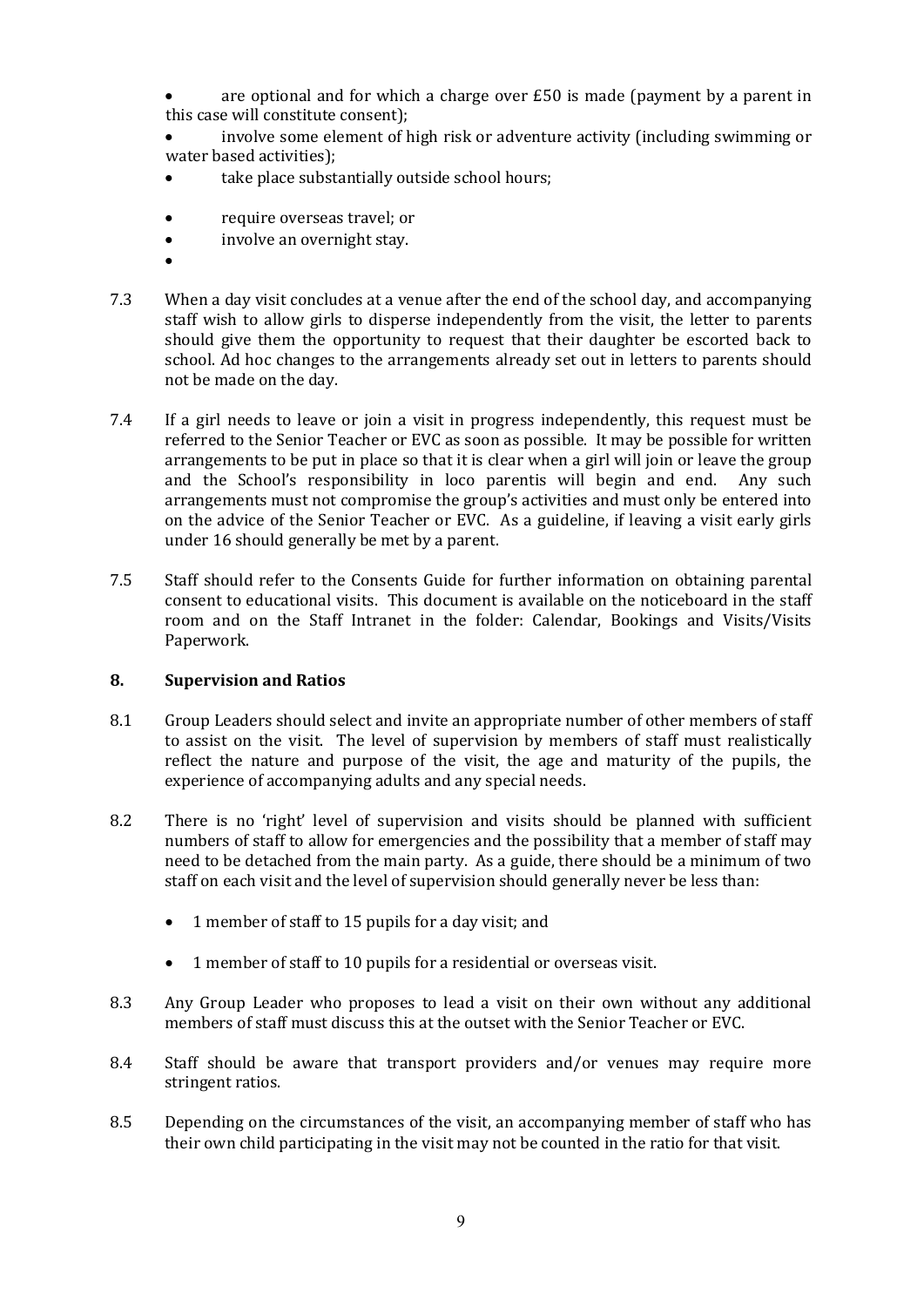- 8.6 Girls must not leave the party without permission. Where unsupervised time forms part of the visit, girls should be encouraged to be in groups of 3 or 4 so that partners can report if one is missing or in difficulty. Girls should be made aware of any emergency procedures (such as evacuation procedures) in place at the venue.
- 8.7 The general level of direct supervision throughout the visit, including during the evenings on residential visits, must be appropriate. There must always be at least one adult on duty and the girls must know who to contact at all times.

## **9. Other Accompanying Adults**

- 9.1 If other adults who are not members of the School's staff are to accompany the visit (e.g. staff of 3rd party providers or parent volunteers), this should be discussed with the Senior Teacher or the EVC at the earliest opportunity. The Senior Teacher will decide whether such adults may be included in the staff to pupil ratio for the visit and will consult with the EVC as to the vetting checks required.
- 9.2 All teaching and support staff employed by the School have been subject to Barred List and enhanced DBS checks. Depending on the circumstances, the School may need to carry out Barred List and/or enhanced DBS checks on other accompanying adults. Group Leaders should note that it can take up to 3 months to obtain a DBS check. If a DBS check on an accompanying adult is required, and there is insufficient time for the check to be carried out, then the adult will not be permitted to join the group.
- 9.3 All accompanying adults must be fully briefed with the details of the visit and their general and specific responsibilities.

## **10. Medical and Pastoral Requirements**

- 10.1 The Group Leader must email the Finance mailbox with a list of all girls participating in the visit so that a custom group can be set up in iSAMS. If Consent Forms are required for the visit, these will be sent out via Schoolpost. The responses must be collated and passed to the School Nurse so that relevant medical information can be entered onto iSAMS.
- 10.2 For one-day visits, Finance will then provide the Group Leader with a report from iSAMS containing the medical and contact details for each girl. For residential visits this report will not be generated until the School Nurse has confirmed that information from the Consent Forms has been entered onto iSAMS.
- 10.3 Once the Group Leader has received the medical/contacts list, he or she must arrange meetings with the School Nurse and relevant Head of Section to discuss the medical and pastoral needs of the girls participating. It is crucial that it is the Group Leader who arranges and attends these meetings. Relevant information is not always stored on iSAMS and medical/pastoral issues are evolving all the time. The School Nurse will discuss with the Group Leader the most up to date medical needs of the individuals taking part in the visit in the context of the activities being undertaken. This is essential to ensure the implications of medical conditions are understood, and so that supervising staff can be deployed appropriately. The Head of Section will update the Group Leader on pastoral matters where appropriate. The Group Leader should ensure that groupings and pairings are sympathetic to the medical or pastoral needs of girls participating, especially if concerns are raised by the Head of Section. The meetings should take place before the risk assessment and checklist are finalised and passed to the EVC. Any additional risk factors, identified during the meetings, should be noted on the risk assessment.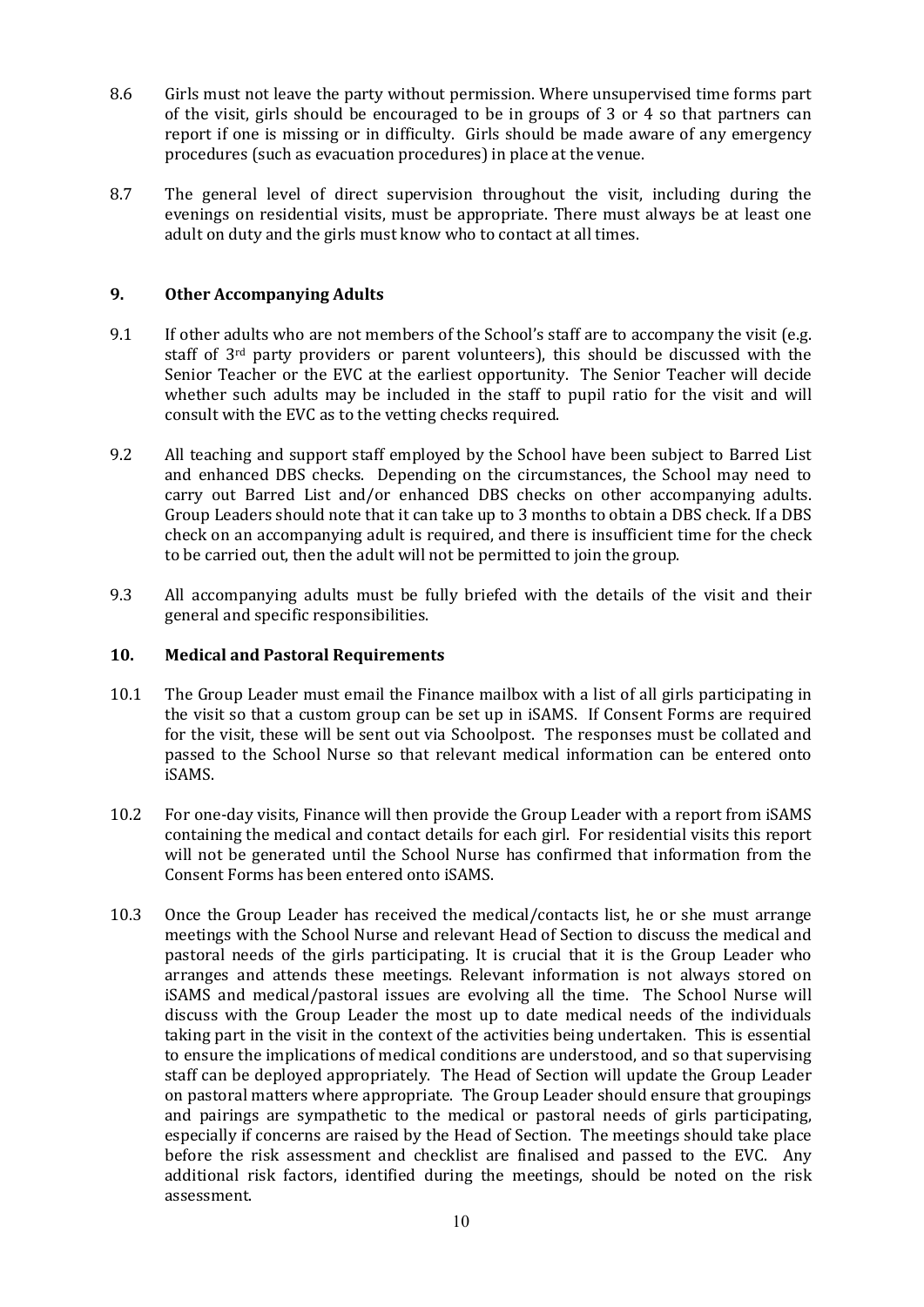- 10.4 The Group Leader must check prior to departure that girls have with them any special medical requirements (e.g. inhalers, epi-pens). Girls must be responsible for their own medication; staff must not dispense any medication to the girls (including ibuprofen or paracetamol) even if they are first aid trained.
- 10.5 A supplementary meeting with a girl's parents may be required in advance of a visit in order to make the best arrangements / care plan to meet the medical or pastoral needs of the girl.
- 10.6 Depending on the nature of the visit, advice regarding recommended vaccinations, the costs and where to obtain them, should be given to parents from the outset. The School strongly recommends that a girl should not participate in school visits abroad unless she is fully vaccinated against tetanus, polio and diphtheria so that minor first aid issues, cuts or grazes, can be treated without the need for medical intervention which may be difficult to obtain in a remote setting. This vaccination, which is given as a combined vaccine, is also a requirement for certain field trips and D of E expeditions within the UK. Where there are strong objections by parents against girls having these vaccinations, careful consideration is required so that the levels of risk can be assessed on an individual basis and guidance from the School's insurers may be needed.
- 10.7 Staff should seek advice from the School Nurse or Doctor for any medical condition that might impact their role during a visit.
- 10.8 The Group Leader should ensure that each accompanying member of staff knows how to access the medical/contacts list and that host families, centres, hotels etc. are made aware confidentially of any special dietary or medical requirements. Sharing information with organisations outside the school should be done on a case by case basis and would not normally involve passing on the medical list in its entirety. **N.B. It should also be stressed that any list used for registration purposes and likely to be seen by girls should not contain medical information.** Any paper copies of the list must be kept safe and shredded at the end of the visit and any electronic copies saved outside the relevant visit Google Drive folder must be deleted. If a paper copy is lost, or an electronic version is accidentally shared, the Bursar must be informed immediately.

## **11. First Aid**

- 11.1 There is no minimum level of first aid training required legally for educational visits. However, it is good practice that for all educational visits, at least one member of accompanying staff has basic first aid training. For residential or overseas visits, at least one member of staff should have attended the First Aid training offered in school.
- 11.2 At least one First Aid kit should be taken on the visit; these are available from the School Nurse and should be booked at least one week in advance. These kits are basic and the Group Leader must therefore consider the activities to be undertaken, if necessary in consultation with the School Nurse, and request any specific additional items that may be required. First Aid kits are not needed if girls are travelling independently to and from a venue where these will be on hand. However, spare epi-pens must always be taken and are not included within this exception. First Aid kits must be signed back in and a note left detailing what was used from the kit if anything.

#### **12. Risk Assessment**

12.1 The Group Leader must complete a risk assessment for any visit out of school whether day or residential. Generic risk assessments covering both day outings and residential / overseas visits can be obtained from the Visits Paperwork folder (Staff Intranet). It is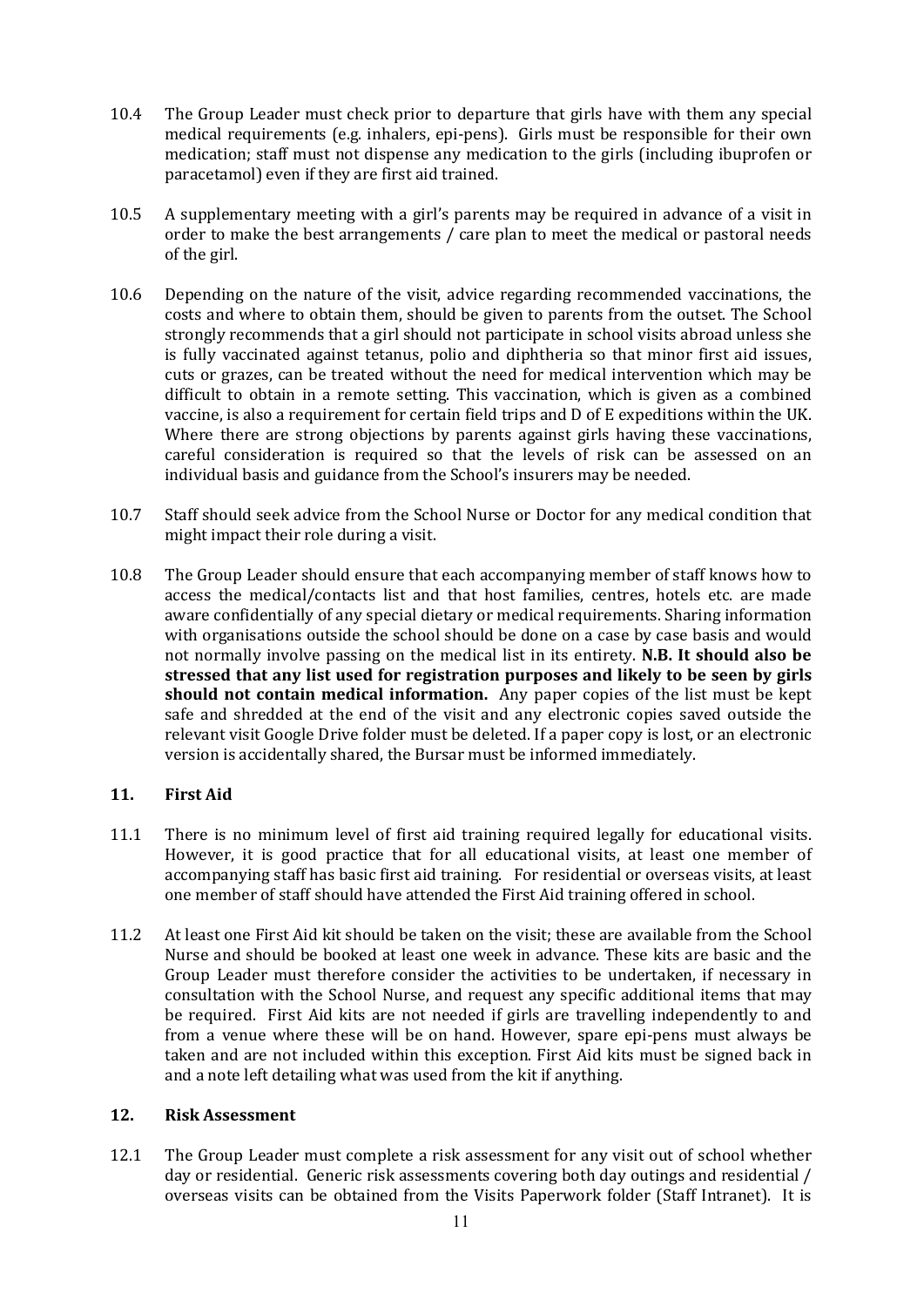very important that these generic assessments are appropriately annotated so that the risk assessment is specifically adapted for the visit, taking into account the particular activities and capabilities/special needs/medical conditions of the girls and staff participating.

- 12.2 Where a 3<sup>rd</sup> party provider holds a LOtC Quality Badge it will generally not be necessary to seek further assurance although a copy of the relevant risk assessment and/or safety information may assist Group Leaders. .For all other 3rd party providers the EVC must be contacted for advice. The provider may be required to complete the School's Provider Statement and provide evidence of insurance, risk assessment, vetting checks and other certification as appropriate. (NB. School staff are not experts at assessing specialist risk, and are not expected to evaluate external organisations' procedures themselves, but they can check that this has been done.)
- 12.3 Risk assessments are only for the use of staff involved in the visit. Should a parent, or other individual or organisation request a copy of the risk assessment for an educational visit, the request should be passed to the EVC. The EVC will remove references to individuals before passing on any information.

## **13. Transport**

- 13.1 The Group Leader is responsible for organising and booking transport for the visit. Wherever possible, especially for day outings in London, public transport should be used in order to keep costs of the visit as low as possible, and for environmental reasons.
- 13.2 Transport for London offers free travel to school groups between 9:50am and 4:30pm and this can be booked through the EVC. The Group Leader should submit an application form for the free travel tickets to the EVC not later than 3 weeks before the date of the visit. Application forms are available on the Staff Intranet in the folder: Calendar, Bookings and Visits/Visits Paperwork.
- 13.3 Where coaches and mini-buses are used, ones fitted with seatbelts should be booked in the UK and, where possible, overseas. If fitted, the seatbelts must be fastened when travelling. The EVC can advise on suitable coach companies used by the school.
- 13.4 If a member of staff or volunteer is to use their own car to transport pupils, they must first contact the Finance Office to check that they have the correct licence and insurance cover. Written parental consent is also required. They should not be in a position where they are alone in a vehicle with a pupil.
- 13.5 See the School's Transport Policy for more information.

## **14. Emergency Contacts**

- 14.1 School mobile telephones should be taken for visits in the UK and abroad; these are available from the Finance Office, and should be booked at least one week in advance. The school mobile phone number held by the Group Leader should be given to parents so that they have a contact number in an emergency. Staff should always use the school mobile phones for visits, and should never issue to girls or parents personal mobile phone numbers.
- 14.2 In the event of an emergency during the School's working day, the School Receptionist and Office will act as the Group Leader's emergency contact.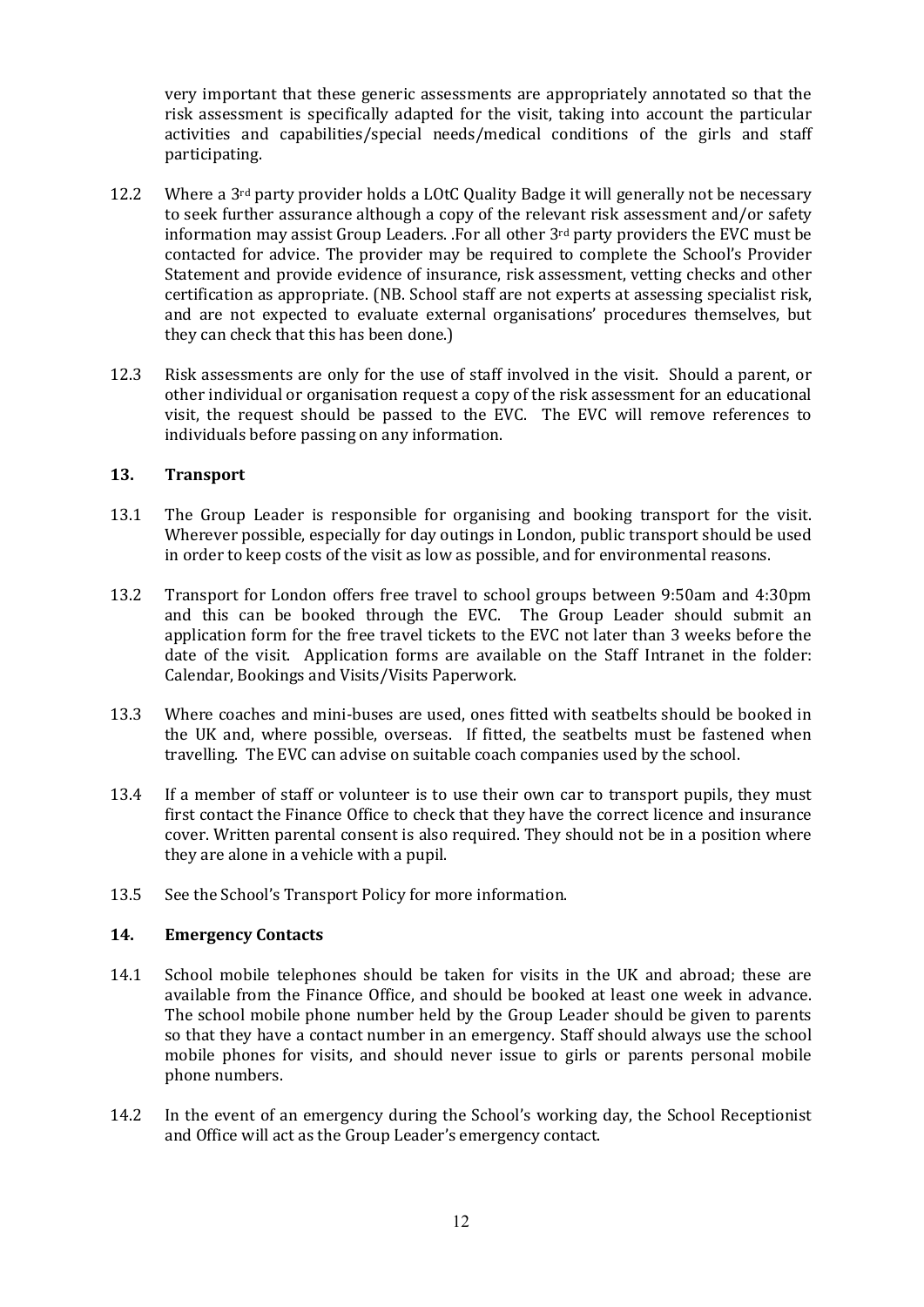- 14.3 For every visit that takes place fully or partially outside School hours, the Group Leader should use the General Emergency Number to contact a member of the Senior Leadership Team in the event of an emergency on the visit.
- 14.4 For residential/overseas visits the Group Leader must ask an experienced member of staff to be a Primary Emergency Contact (see below) and the EVC will arrange for a specific member of the Senior Leadership Team to act as a Secondary Emergency Contact.
- 14.5 The Primary and Secondary Emergency Contacts must, for the duration of the visit, have a copy of the visit documentation on their person, be contactable 24 hours a day on the mobile telephone number they have provided to the Group Leader and be able to access iSAMS and/or come into School if necessary.
- 14.6 Each member of staff accompanying the visit (and other accompanying adults as appropriate) should carry the telephone numbers of the Group Leader, School Office, Primary Emergency Contact and Secondary Emergency Contact.
- 14.7 The role of the Primary Emergency Contact is to:
	- Give preliminary advice in the event of an accident or emergency which may be of a practical issue, but the Primary Emergency Contact is only able to advise within the limits of their expertise;
	- Coordinate information to parents if there are reasons why the Group Leader is unable to make that contact (eg. they are tied up with supervision of other girls, or in a hospital or clinic where phone use is not possible).
	- Contact parents to invite them to collect their daughter from the venue should her behaviour prove ungovernable, or should illness or accident render the girl incapable of continuing with the visit; and/or
	- Contact the Secondary Emergency Contact in the event of a major issue. Examples may involve the question of abandoning the visit, if situations emerge where it appears unsafe to remain, where it becomes necessary to recruit a replacement member of staff for the visit or if incidents arise which may involve the media.
- 14.8 The role of the Secondary Emergency Contact is to give advice, assist with practical arrangements or communications with parents where the Primary Emergency Contact is not able to fulfil this role and, in the event of a serious incident, to invoke the School's emergency procedures.

## **15. Adventure holidays or Outward Bound Days**

- 15.1 The Group Leader must check with the provider that they have a licence for the type of activities undertaken and should consult with the EVC to ensure that the right licences (e.g. AALA licence) and levels of insurance are in place.
- 15.2 Where qualified outside instructors are taking a supervisory role, and a teacher will not always be present, liaison with the EVC is essential to check that the school's Safeguarding Policy is followed.
- 15.3 See also paragraph 3.5.6 and section 12 of this policy.

## **16. Additional Considerations for Residential/Overseas Visits**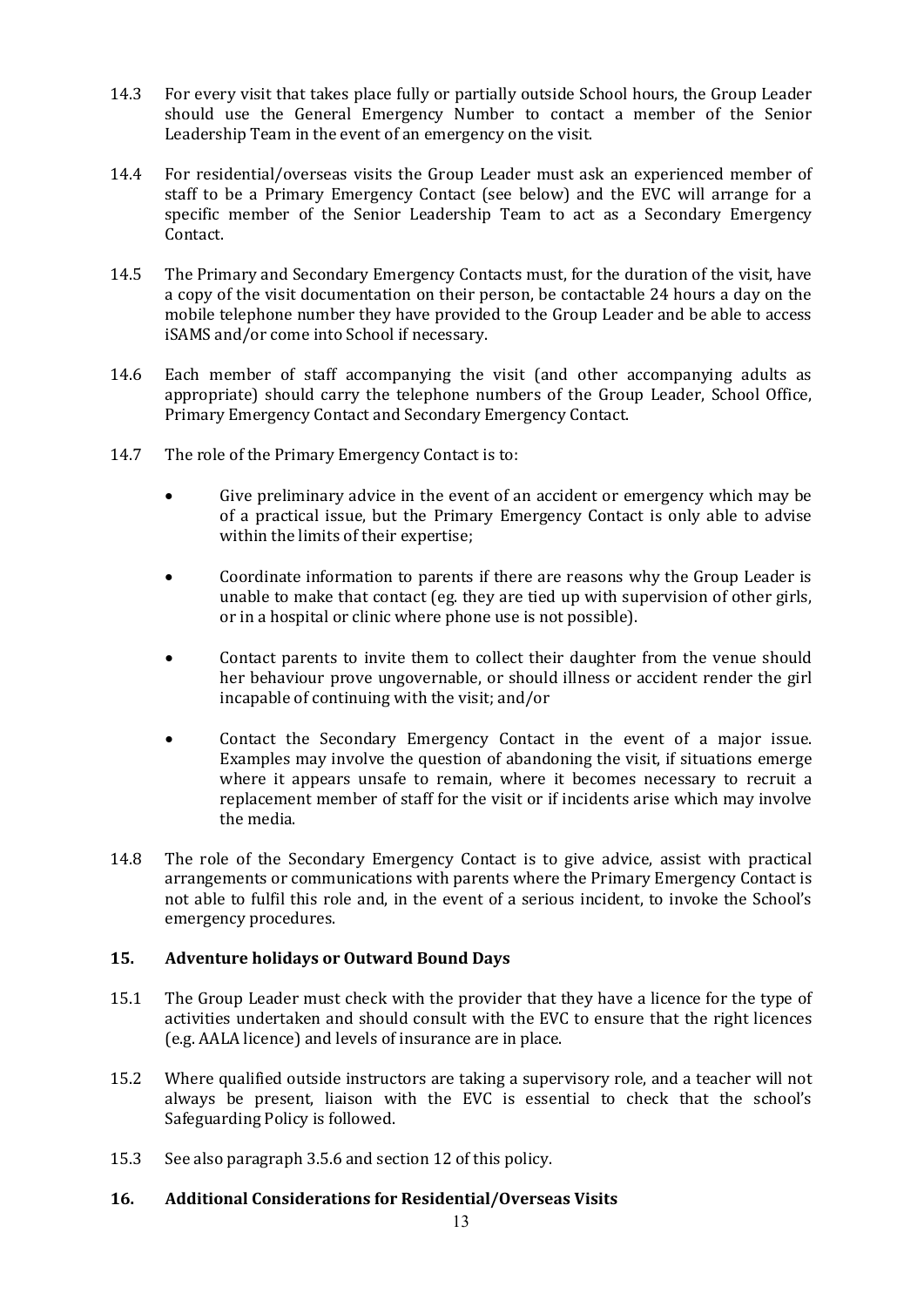## 16.1 *Medical and Pastoral*

As soon as the Group Leader has a preliminary list of girls intending to participate in a residential visit, the names should be sent to the School Nurse and the relevant Head of Section for initial comment. This is so that any serious issues affecting an individual's participation can be managed carefully from the outset, and that appropriate attention can be paid to special educational, pastoral or medical needs, and staff training. The School Doctor may need to be consulted or see pupils.

Group Leaders must provide the School Nurse with all Consent Forms for residential visits as soon as they have all been received so that this information can be loaded into iSAMS before the medical/contacts list is created.

#### 16.2 *Travel*

Names on passports: Staff must be aware that the details of girls' names on iSAMS do not always correspond with the official names on passports. Staff should request from parents a copy of the passport details before booking flights, etc., and make this clear to parents in the initial letters.

*Visa waiver scheme***:** The British Council operates a scheme under which it provides a list of non-EU passport holders travelling as part of a school group, for whom a visa is then not required to enter the EU country being visited. Non-EU passport holders must have the relevant visa documentation for UK residency in their passports. For more information please contact the EVC.

#### 16.3 *Accommodation*

Twin or single rooms should be requested where possible for girls on a residential visit. Any girls sharing a room should be of similar age and maturity. If only double room accommodation is available, and girls will be required to share a bed, parents should be notified from the outset. Where twin accommodation has been booked and double beds have been issued on arrival, the school should not book the same place of accommodation in future.

Accommodation for adults accompanying the visit should be separate from the girls' accommodation but sufficiently close so as to ensure appropriate supervision. Girls must know how to contact staff in an emergency or if they feel uncomfortable with a situation.

See section 17 for visits involving hosting by local families.

#### 16.4 *Cost*

The cost per girl of all residential visits will include a 10% contingency fund and this should be explained in the initial letter to parents. This contingency fund should only be used to cover unforeseeable and unavoidable extra costs and should, under normal circumstances, be refunded in full to parents at the end of the visit via a credit to their school fee account.

#### 16.5 *Briefing*

Group Leaders should arrange a briefing meeting with parents to explain the arrangements in detail. At this meeting, parents should be given details of the school's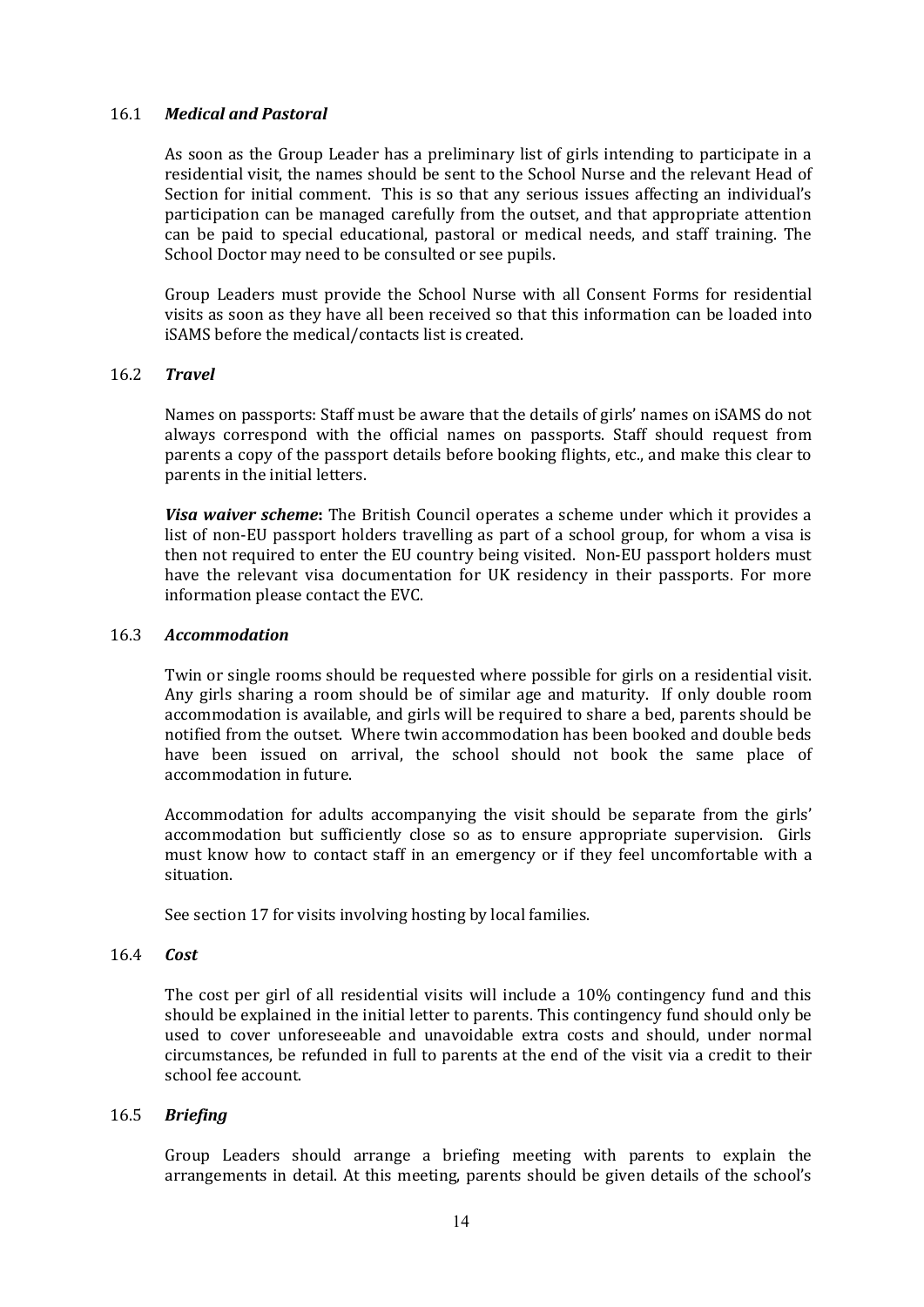insurance policy. Copies are available from the Bursar's office. Briefing documents must be given to the EVC with all other paperwork.

### 16.6 *Bespoke arrangements*

The School cannot undertake to provide for individual, bespoke, arrangements for girls to join or disperse from visits overseas as, for girls aged under 18, such arrangements are not supported by the School's insurers. The School Office will automatically insert a sentence to this effect in the draft letter to parents.

If parents request such a bespoke arrangement for their daughter, this request must be referred to the Senior Teacher or EVC as soon as possible. It may be possible for written arrangements to be put in place so that it is clear when a girl will join or leave the group and the School's responsibility in loco parentis will begin and end. Any such arrangements must not compromise the group's activities and must only be entered into on the advice of the Senior Teacher or EVC.

### 16.7 *Withdrawal from a visit*

If a pupil withdraws from a visit there will be no entitlement to a refund of any payments already made but, depending on circumstances, the pupil may be covered under the School's travel insurance policy. If a pupil leaves the School after signing up to a visit but before the visit takes place, she will be deemed to have withdrawn from the visit and any monies paid will not be refunded.

Rarely, the School may require a pupil to withdraw from a visit. If this is due to concerns regarding the pupil's behaviour, any amount already paid towards the visit will not be refunded.

## **17. Homestays and Exchange Visits**

- 17.1 *Homestays*: For some visits, girls stay in host families on a non-reciprocal basis. In these circumstances, the School will use a 3rd party provider to arrange the hosting and the host families abroad will generally be paid. The School will only use UK providers that hold a Learning Outside the Classroom Quality Badge for such visits or overseas providers that have an established reputation for providing this service (such as the British Institute in Florence). In most cases, the School will also have used the provider before and will be familiar with the safety management system in place.
- 17.2 *Exchanges*: For visits where there is a reciprocal hosting arrangement (e.g. a language exchange), it is essential that the host families on both sides discuss the hosting arrangements directly between themselves. The School will work with the partner school overseas to match and introduce each pupil who has signed up to the exchange with a partner at the other school. This will be based on the information provided in the application form. Once the families have received contact details of their partner family, the parents must make contact to discuss and agree the hosting arrangements between themselves and they will be asked to confirm that this has been done. Where the School makes the hosting arrangements for pupils visiting the UK, DBS checks will be requested as appropriate.

#### **18. Emergency procedures**

18.1 Contingency plans should be made for the care and/or return of a girl (or accompanying adult) in the event of illness or accident or for disciplinary reasons. In the event of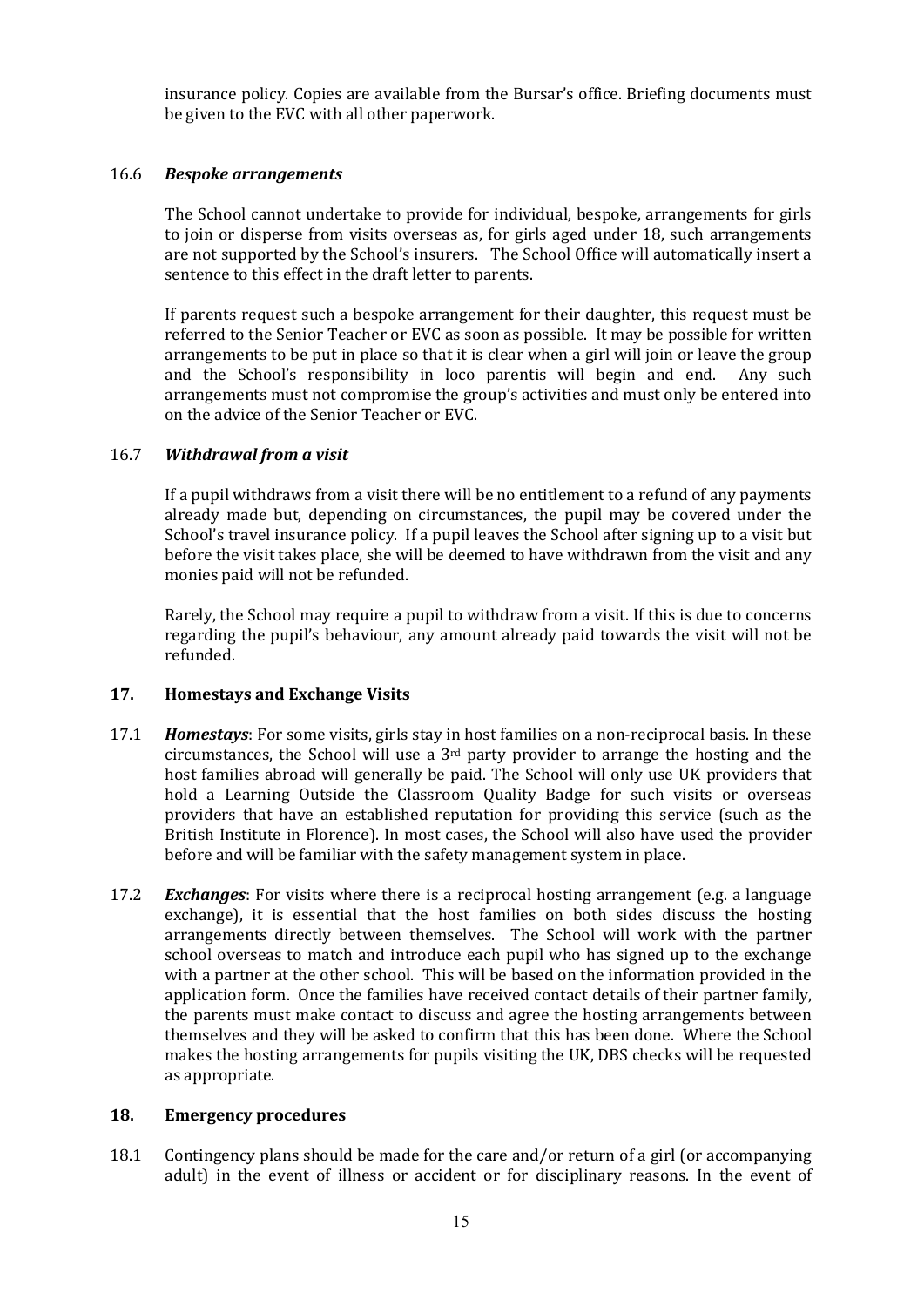illness, accident or a disciplinary problem, parents must be informed as quickly as possible by the Group Leader or one of the emergency contacts as appropriate.

- 18.2 If a visit involves an accident or hospitalisation this should be reported to the Head, Senior Deputy Head (Pastoral), the Bursar and the School Nurse (via email or in writing) on return to School.
- 18.3 Group Leaders must ensure that they, and each adult accompanying the visit, carries or has access to a copy of the School's Visit Emergency Procedures (included in the School's Emergency Procedures document). All accompanying adults should familiarise themselves with these before the visit.

### **19. Post Visit**

- 19.1 Any paperwork containing sensitive information must be shredded after the visit.
- 19.2 Upon request from the EVC, the Group Leader should complete an Evaluation of a Visit Form handing one to the EVC and retaining one in departments. This is to enable smooth handover of arrangements to other colleagues and to facilitate review of the visit, its impact and any issues arising regarding the venue or services used.
- 19.3 Feedback from visits will be given by Group Leaders at the weekly briefing meeting following the visit.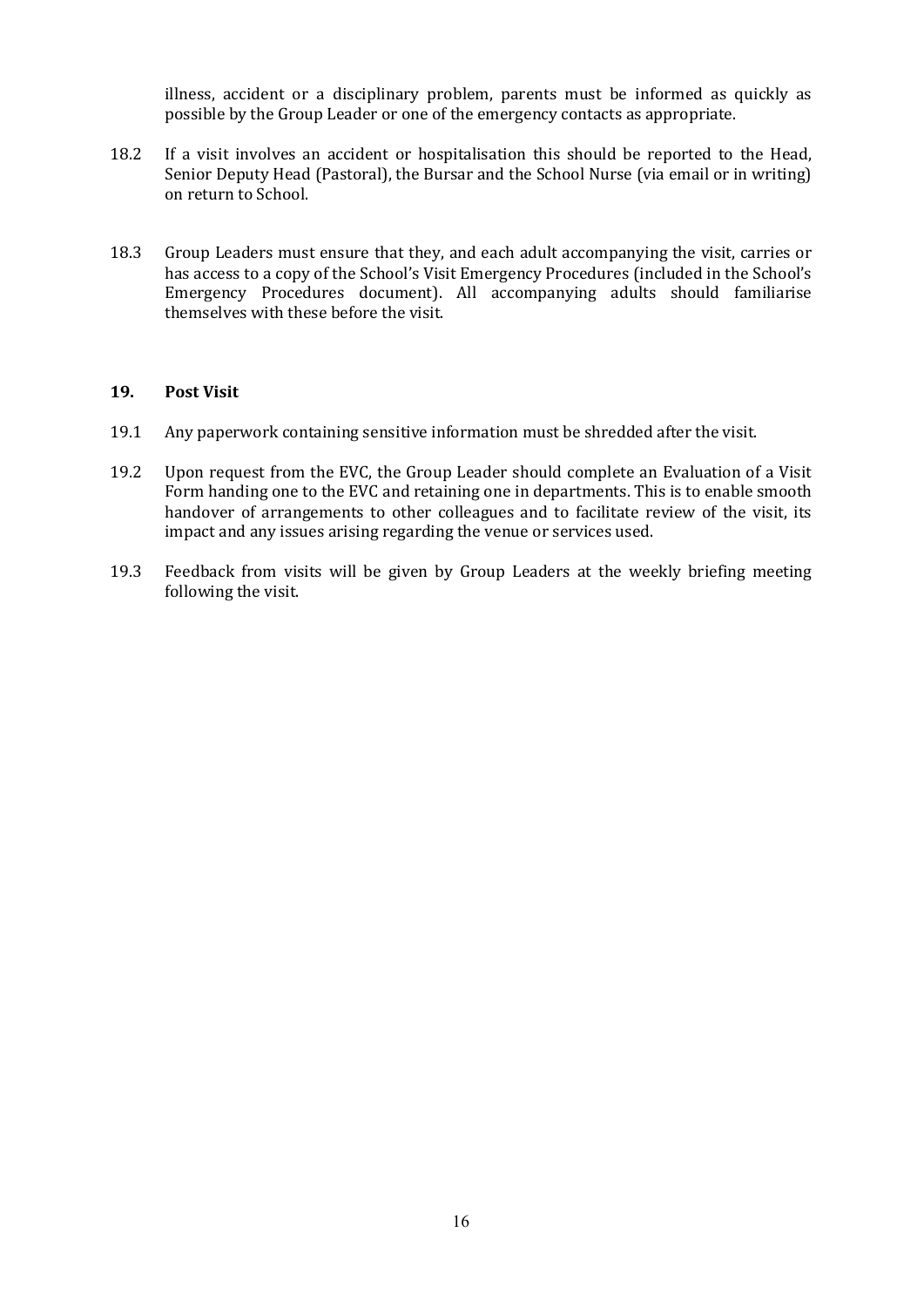## **Appendix 1**

## **Sports Away fixtures**

All procedures for visits should follow this school policy. Any staff wishing to take a visit, or day time fixture must first receive permission from the Senior Teacher (School Organisation) and check that it does not clash with any other visits and arrangements on the calendar. For a visit, staff should then send a letter home with the relevant medical/off site consent forms for parents to fill in and return. The Catering Department may need to be informed if it results in girls missing lunch or needing a packed lunch. Liaison with the School Office is needed to order packed lunches for day time events and teas for home fixtures. A list of girls must be put on the staffroom noticeboard so that colleagues know when girls will be missing lessons.

When away fixtures are being played a list of girls must be left with Reception along with an estimated return time and contact telephone number. If held up due to traffic or any other reason, the member of staff in charge must telephone Reception so that the school can inform parents if required.

The following policy is provided to parents and girls via the school calendar:

'*Sports Fixtures. There is much extra-curricular sport available at Godolphin and Latymer. Fixtures are generally played during the week with some hockey matches and netball tournaments on Saturdays. Teams are posted on the noticeboard a week in advance of the game and girls are asked to acknowledge that they have seen the list and are able to play by ticking in the box next to their name. Should a girl be unable to play, she should see the Team Captain or member of staff in charge of the team so that a replacement may be found. This should not happen on the same day as the match as it is impossible and, indeed, unfair to ask another girl to participate at such short notice. Squads are announced after trials at the start of the Autumn and Summer Terms. All squad members are expected to attend all practices which will either be before school, lunchtime or after school. Frequent absences from training will mean that a girl will be dropped from the squad.'* 

*A summary of the relevant PE kit / uniform requirements is given.* 

*Girls are representing the school and are, therefore, expected to behave and dress in a way which is a credit to themselves and the school, both on and off the pitch or court. Finally, support from parents, friends and relatives is always welcome. We hope to see you there.*

*A list of all fixtures can be found on the sports website (www.godolphinandlatymersport.com) along with results and locations. We aim to keep this as accurate as possible but on occasions additional rearranged fixtures may be missed. If you are unsure please ring the PE department for clarification.*

#### *Match cancellations*

*Sometimes matches are cancelled at late notice due to bad weather or transport problems. When playing local schools we normally make a decision at 1:45p.m. if the weather is poor. If this should happen a note is put on the board and the sports website by 2:30 p.m. and the girls are asked to come to the Physical Education office and changing area to ring home either on their mobiles or using the Physical Education office telephone. Reception is also informed, so you can ring to check if the match is being played.'*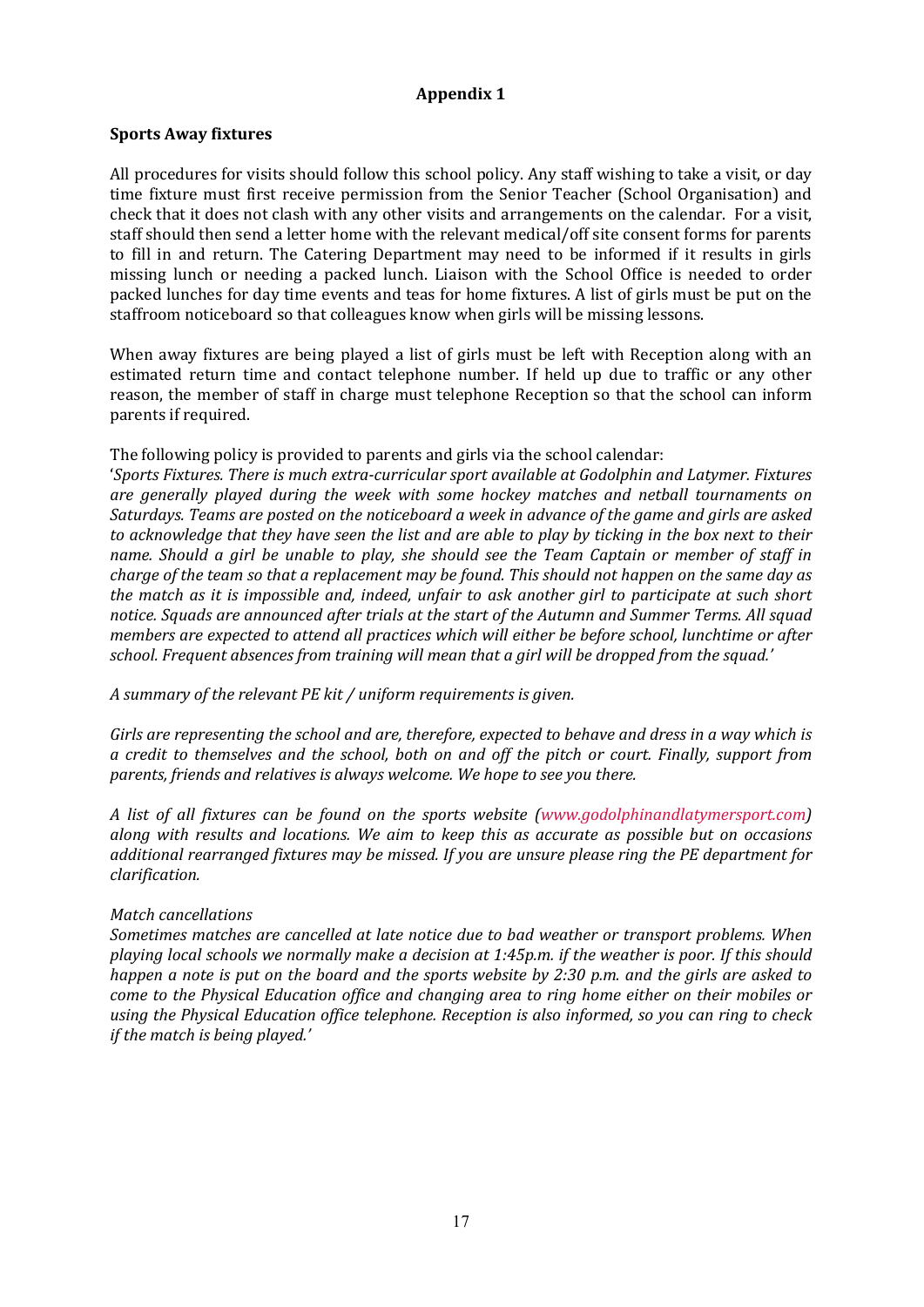## **Appendix 2**

## **Work Experience Policy**

(Work Experience/Work Shadowing, including European Work Experience)

## YEAR 11 WORK EXPERIENCE

The School encourages all pupils to undertake work experience during their time at Godolphin & Latymer and most find that the summer holiday after GCSEs is an excellent time to do so. Work experience can include shadowing, volunteering or paid work and might be concentrated in a one or two-week placement or can sometimes extend over a much longer period, perhaps on a weekly basis. The Higher Education and Careers Team are always available to discuss what sort of experience might be most beneficial for an individual pupil.

Parents must ensure that they are comfortable with the third party providing the work experience as the School cannot take responsibility for vetting chosen providers. As the School will not be involved in arranging the work experience placements it is not legally permitted to carry out enhanced Disclosure and Barring Services checks, or Children's Barred List checks, on those people who might supervise our pupils during such placements. Nor will it carry out any health and safety checks or visits to the work placement.

We recommend that parents check, so far as is reasonably practicable, that the work experience provider is appropriate and meets standard health and safety requirements and that they are happy with the arrangements for the placement before it commences. In the Autumn term of Year 11, parents are given some general guidance regarding questions or confirmations that could be requested from the work experience provider. More information about health and safety law and work experience can be found on the Health and Safety Executive's website at: <http://www.hse.gov.uk/youngpeople/workexperience/>.

#### LOWER SIXTH EUROPEAN WORK EXPERIENCE

A small number of LVI students take part in our European Work Experience scheme. This is an exchange run jointly with Latymer Upper School, our European partner schools are Canisius-Kolleg in Berlin and Lycée Notre Dame du Grandchamp in Versailles. Work placements are organised by the partner school. In Versailles employers complete a standard Convention de Stage used for work placements in France which includes insurance information; this document is also signed by the student and our partner school. A similar process is adopted for placements in Berlin. All students are required to have Personal Accident Insurance. On the advice of the school's insurers we prohibit placements in medical, dental and veterinary areas as these are considered 'high risk'. Students are covered by PAI whilst undertaking placements in all other areas (although we would check with our insurers if we encountered any other placement which might be considered high risk).

## **Voluntary Work**

The school organises two separate programmes for voluntary work within the local community, one for girls in Year 10/Year 11 and one for the Sixth Form. These placements are approved by the School following a risk assessment. The Voluntary Work booklets detail the nature of the placements on offer to the girls and times when they take place.

## *Year 10/Year 11*

In Year 10/Year 11 voluntary work runs for three terms beginning in the spring term of Year 10 and ending at the end of the autumn term in Year 11. All voluntary work placements take place